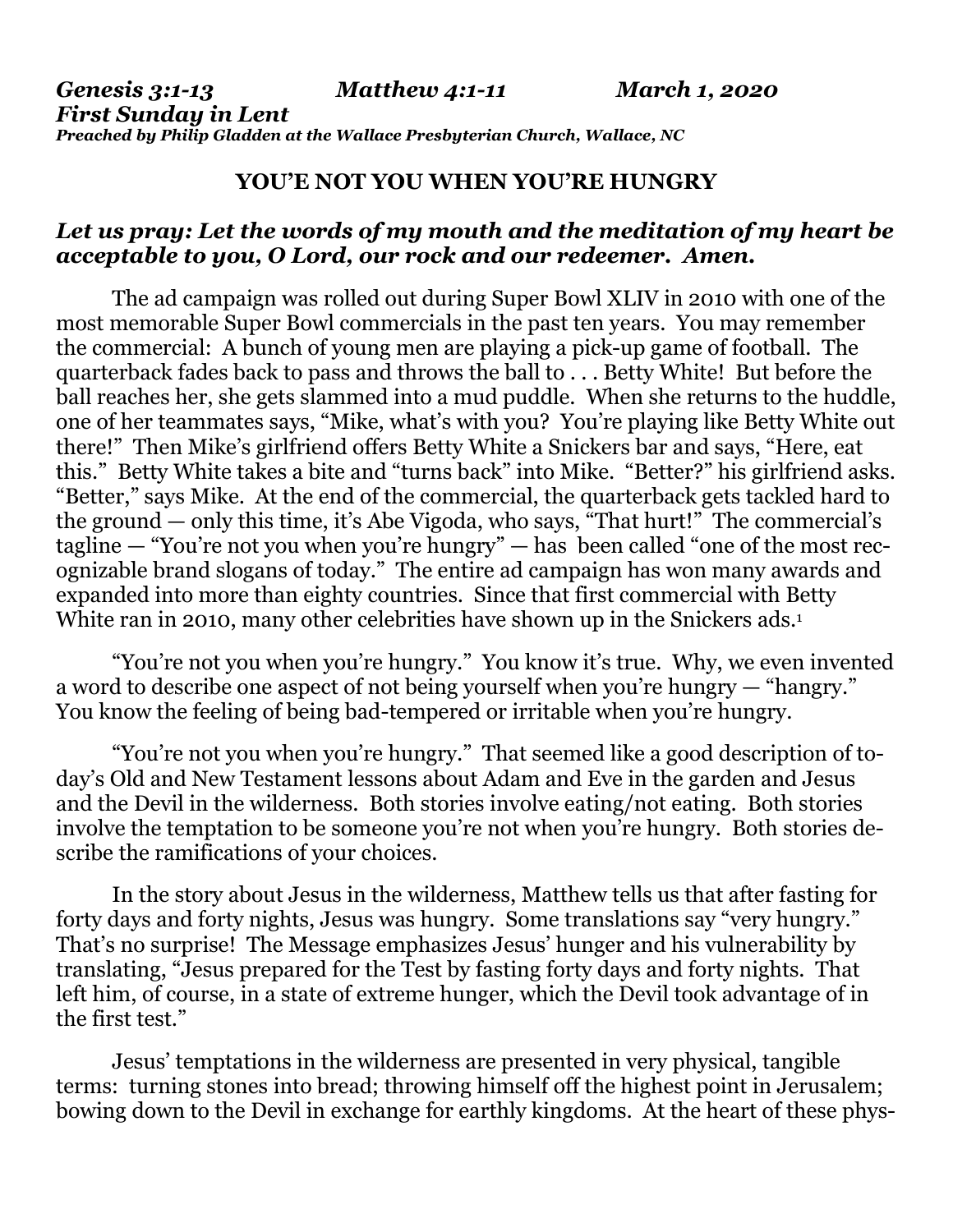ical temptations, however, is the basic human sin and temptation — to exchange who we are and whose we are as God's children for something of lesser value. Or, in other words, to try to be something we were not created to be. Or, even more exactly, not trusting God's Word and God's promise.

So, we read other stories in the Bible about eating and identity:

\* In the garden of Eden, God told the man, "You may freely eat of every tree of the garden; but of the tree of the knowledge of good and evil you shall not eat." But the serpent entered the picture and introduced the element of doubt into the relationship between God and the man and woman. The serpent said, "You will not die; for God knows that when you eat of it your eyes will be opened, and you will be like God, knowing good and evil." (Genesis 3:4-5)

Ah, there's the rub and the temptation. Adam and Eve had everything they needed in life, including the most important thing of all, a right relationship with God. But they succumbed to the temptation to "be like God." They saw that "the tree was good for food, and that it was a delight to the eyes, and that the tree was to be desired to make one wise." They were hungry for something which was not theirs to possess. And, when they ate, the consequences were dire.

\* In the wilderness of Sinai, only two months after God had freed them with his mighty arm from slavery under Pharaoh, the Israelites were already complaining against Moses and Aaron: "If only we had died by the hand of the Lord in the land of Egypt, when we sat by the fleshpots and ate our fill of bread; for you have brought us out into this wilderness to kill this whole assembly with hunger." (Exodus 16:2-3)

In other words, God delivered his people from bondage and promised to provide for them along the way — "I will be your God and you will be my people." However, the people grumbled and complained against God and said, in so many words, "We would rather be Pharaoh's slaves in Egypt and eat our fill of bread than put our trust in the Lord God out here in the wilderness."

\* The day after Jesus had fed the 5,000 with the fish and loaves, the crowd went looking for him on the other side of the lake. When they found him, they asked him, "Rabbi, when did you come here?" Jesus knew enough about human nature to know why they had searched him out. He said to the crowd, "Very truly, I tell you, you are looking for me, not because you saw signs, but because you ate your fill of the loaves. Do not work for the food that perishes, but for the food that endures for eternal life, which the Son of Man will give you." (John 6:25-27)

Out there in the wilderness, famished after fasting for forty days and forty nights, Jesus was tempted by the Devil to be someone he was not called to be. It's important to remember this wilderness story happens immediately after Jesus' baptism. At the very end of that story, we hear a voice from heaven saying, "This is my Son, the Beloved,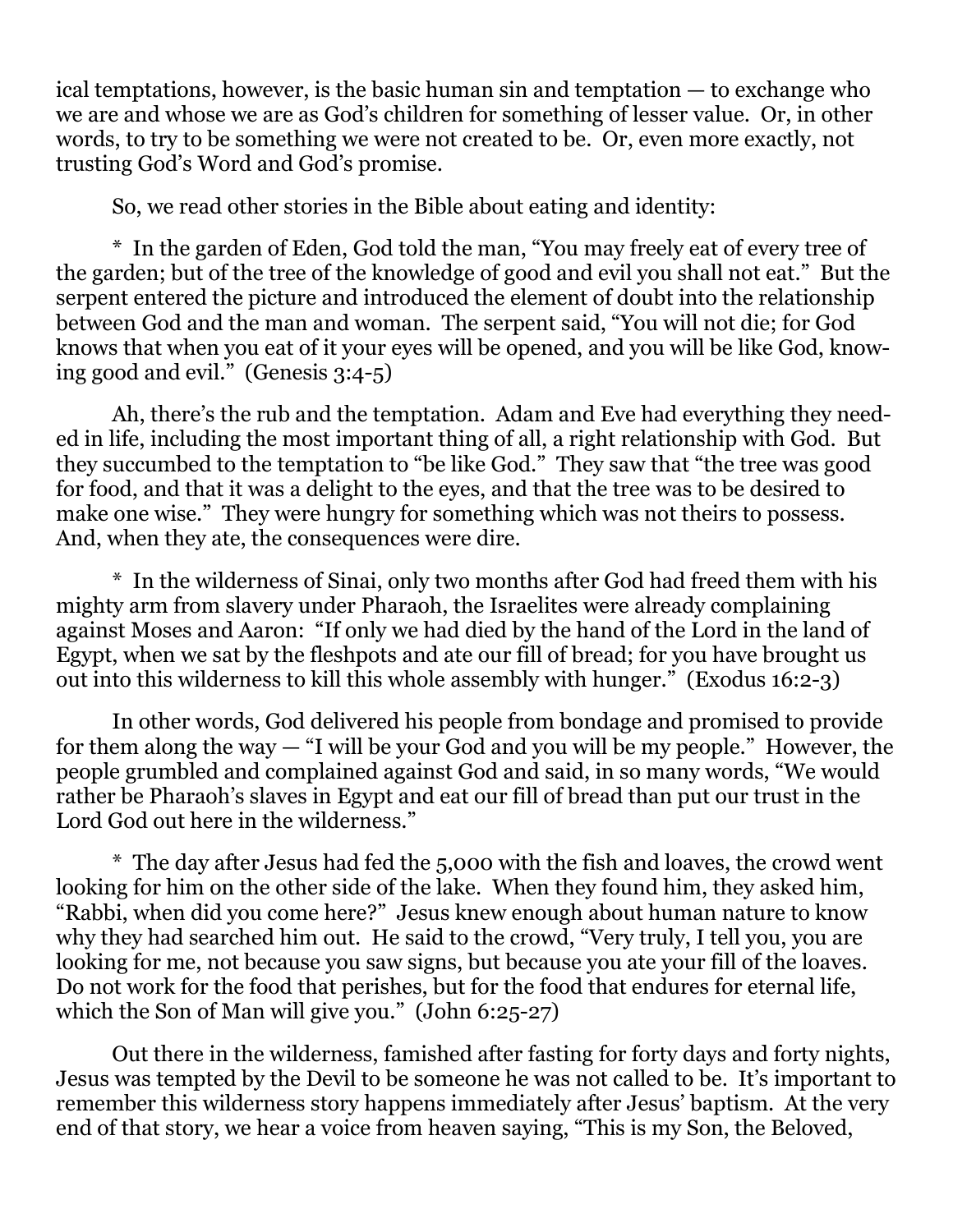with whom I am well pleased." (Matthew 3:17) So, when the Devil says to the exhausted, hungry Jesus, "If you are the Son of God, command these stones to become loaves of bread," there is more at stake than Jesus satisfying his physical hunger and not being hungry any more. Jesus' very identity and mission as the Son of God are on the line.

In a nutshell, the Devil appeals to that very basic temptation that we all share: trying to be something we are not created to be. The Devil uses Jesus' frailty and vulnerability to tempt him not to trust God for his well-being and identity. Feed yourself, Jesus! Razzle dazzle the people, Jesus! Worship me and you'll be king, Jesus! Satisfy your hunger for fame and personal acclaim and power and authority, Jesus! Be something other than what you were called to be, Jesus!

But Jesus resists the temptation to be something or someone other than the person God called him to be — "my beloved Son!" In his Sermon on the Mount, Jesus preached a counter-cultural message when he called the people of God to remember who they are and whose they are, and said, "Blessed are those who hunger and thirst for righteousness, for they will be filled." (Matthew 5:6) When Jesus described what kind of Messiah he was and what kind of followers he was looking for, he told his disciples, "If any want to become my followers, let them deny themselves and take up their cross and follow me. For what will it profit them to gain the whole world and forfeit their life?" (Mark 8:34, 36) In other words, making a deal with the Devil — trading your identity as a child of God for some temporary gain — will always end in sorrow and loss.

This hunger inside of us has been described in various ways through the centuries.

\* In his *Confessions*, St. Augustine writes about how he tried to find fulfillment in life in everything but God himself. In his opening paragraph, Augustine asks, "Can any praise be worthy of the Lord's majesty?" In other words, who are we as humans to worship and praise God Almighty? Augustine's answer to that question is one of his most famous teachings: "The thought of you stirs him so deeply that he cannot be content unless he praises you, because you made us for yourself and our hearts find no peace until they rest in you." (*Confessions*, Book 1, 1).

\* Blaise Pascal was a 17th century French mathematician, physicist, inventor, writer, and Catholic theologian. A famous quote often attributed to him is, "There is a God-shaped vacuum in the heart of every person, and it can never be filled by any created thing. It can only be filled by God, made known through Jesus Christ." In Pascal's defense of the Christian religion, a book called *Pensèes (or Thoughts)*, the quote is fleshed out a bit more, and speaks to the hunger of the human heart that can so easily tempt us to be something and someone other than who God created us to be. Pascal wrote, "What else does this craving, and this helplessness, proclaim but that there was once in man a true happiness, of which all that now remains is the empty print and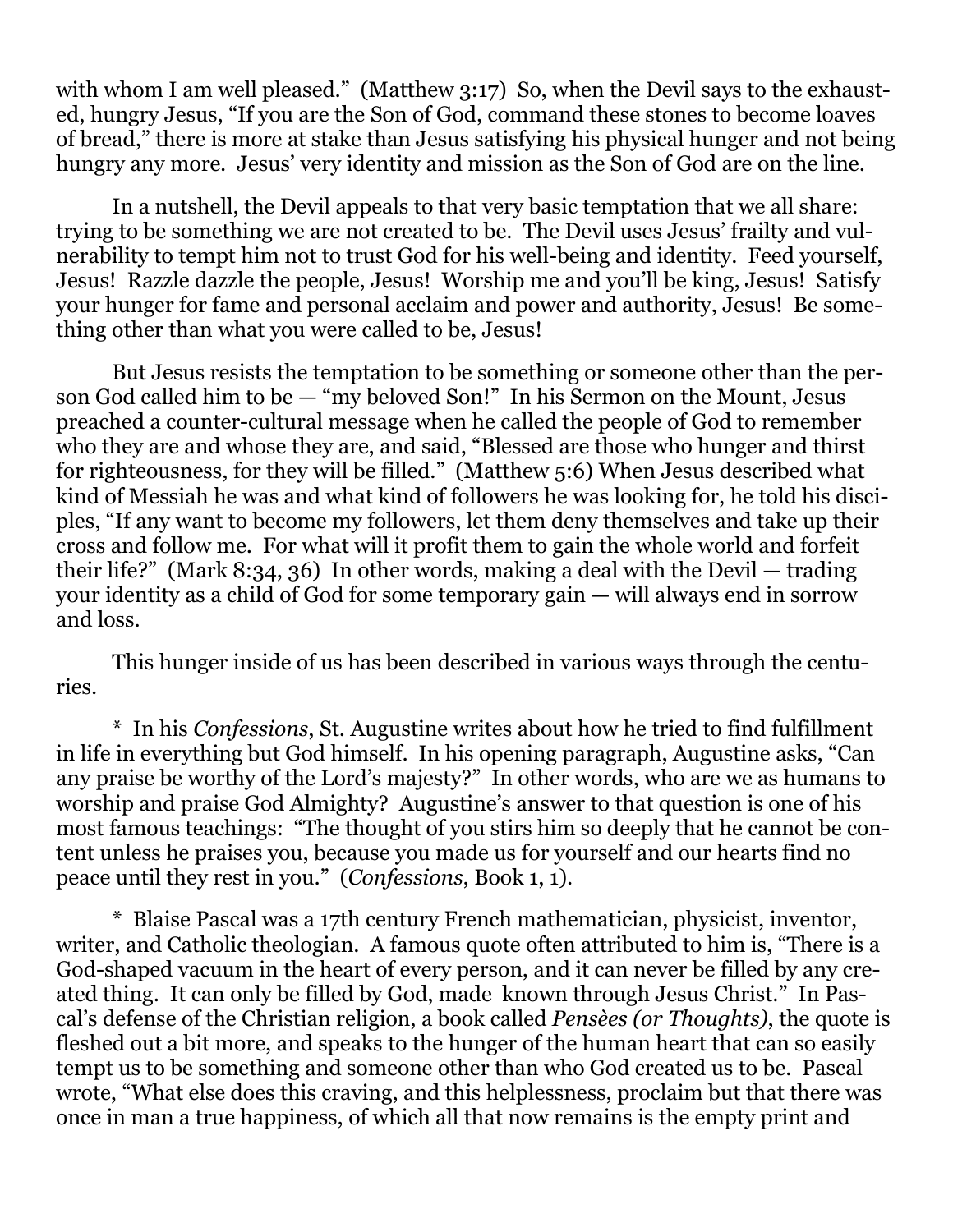trace? This he tries in vain to fill with everything around him, seeking in things that are not there the help he cannot find in those that are, though none can help, since this infinite abyss can be filled only with an infinite and immutable object; in other words by God himself."

\* George Herbert was an early 17th century Welsh-born poet and priest of the Church of England. He described our human hunger for God as a "pulley" that connects us to God. His poem "The Pulley" explains our need for God and echoes the restlessness that both Augustine and Pascal write about.

> *When God at first made man, Having a glass of blessings standing by, "Let us," said he, "pour on him all we can. Let the world's riches, which disperséd lie, Contract into a span."*

> > *So strength first made a way;*

*Then beauty flowed, then wisdom, honor, pleasure. When almost all was out, God made a stay, Perceiving that, alone of all his treasure, Rest in the bottom lay.*

 *"For if I should," said he, "Bestow this jewel also on my creature, He would adore my gifts instead of me, And rest in Nature, not the God of Nature; So both should losers be.*

 *"Yet let him keep the rest,*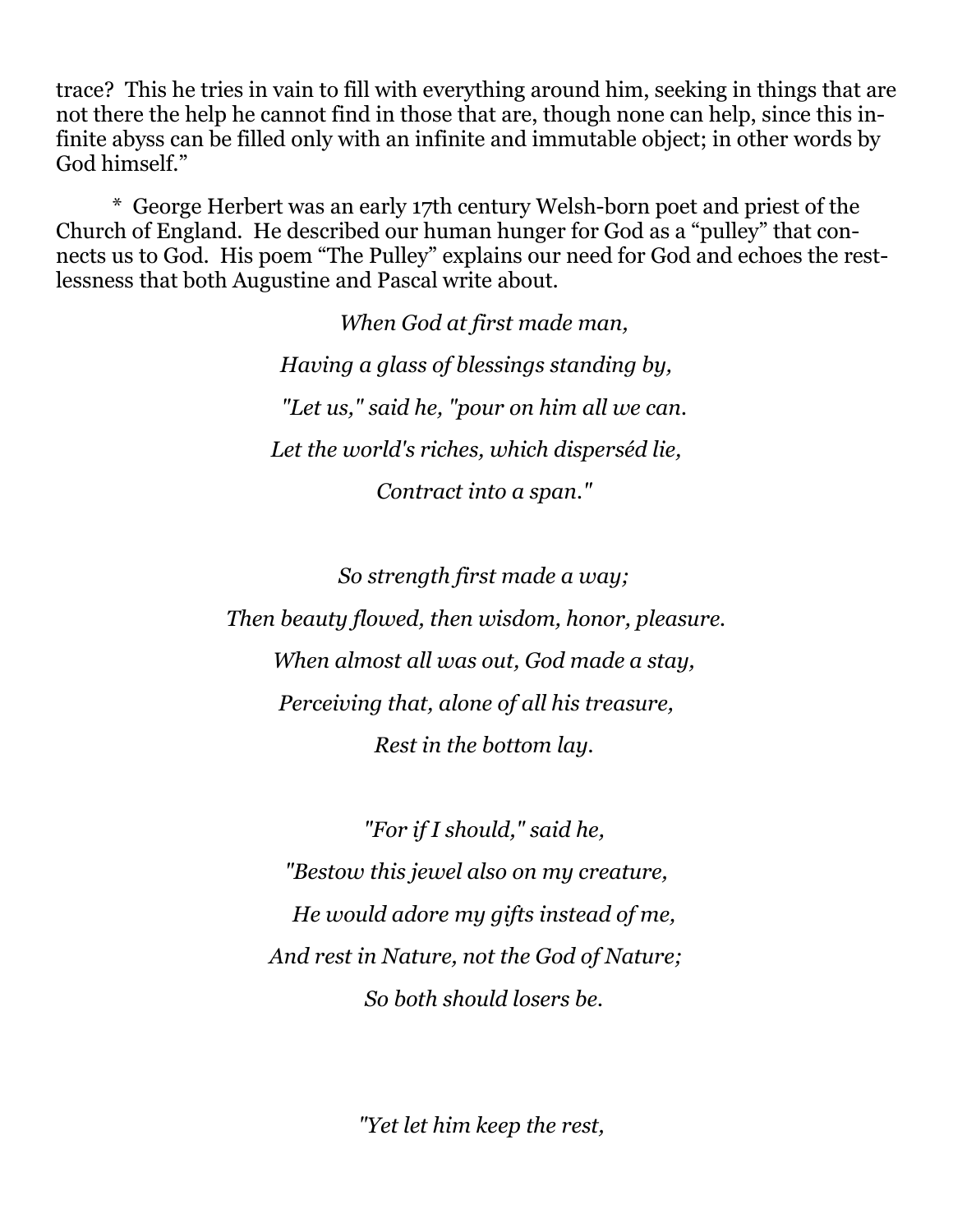*But keep them with repining restlessness. Let him be rich and weary, that at least, If goodness lead him not, yet weariness May toss him to my breast."*

When we are content with ourselves, when we are tempted to be more than we were created to be, when we hunger to "be like God," we will forget our place. We forget who we are and whose we are. When we're hungry for what is not rightfully ours, we aren't who God created us to be.

I've shared this before, and many of you have told me you had the same experience. I grew up hearing my parents' parting words as I walked out the door, "Remember who you are and where you come from." That's the greatest temptation — to forget who we are and where we come from. In our hunger to be like God, we too often make short-sighted deals. We swap our true identity as children of God in a feeble attempt to be like God. This human hunger goes much deeper than resisting a second piece of chocolate cake (or even a first piece, for that matter!) or any other discreet, particular behavior and action. The great temptation is to swap our place and calling as God's children for something/anything that always ends up empty and unsatisfying in the long run. But, as 1 John 3:1 reminds us, "See what love the Father has given us, that we should be called children of God; and that is what we are." That is who we are. That is our true identity. And, as the psalmist so eloquently puts it, "O taste and see that the Lord is good; happy are those who take refuge in him." (Psalm 34:8)

The Devil did, indeed, try to take advantage of Jesus' extreme hunger. But Jesus knew life consists of more, much more, than bread in our stomachs, self-serving actions, and gaining short-lived treasures. When he resisted the temptations in the wilderness, Jesus not only taught us, but showed us how to live as children of God. He put into action what he taught in his Sermon on the Mount: ""Blessed are those who hunger and thirst for righteousness, for they will be filled."

During this Lenten season, let us think about that Snickers tag-line. It's true that "you're not you when you're hungry" — hungry for self-sufficiency, hungry for power, hungry for short-term gain, hungry for acclaim, hungry for having your own way.

But we can also turn that tag-line on its head — "you're not you when you're hungry" — hungry for God's righteousness, hungry for God himself, hungry for the kind of life Jesus calls us to lead. When we're that kind of hungry, we will find that we are not who we think we ought to be or want to be, but who we are truly meant to be: children of God.